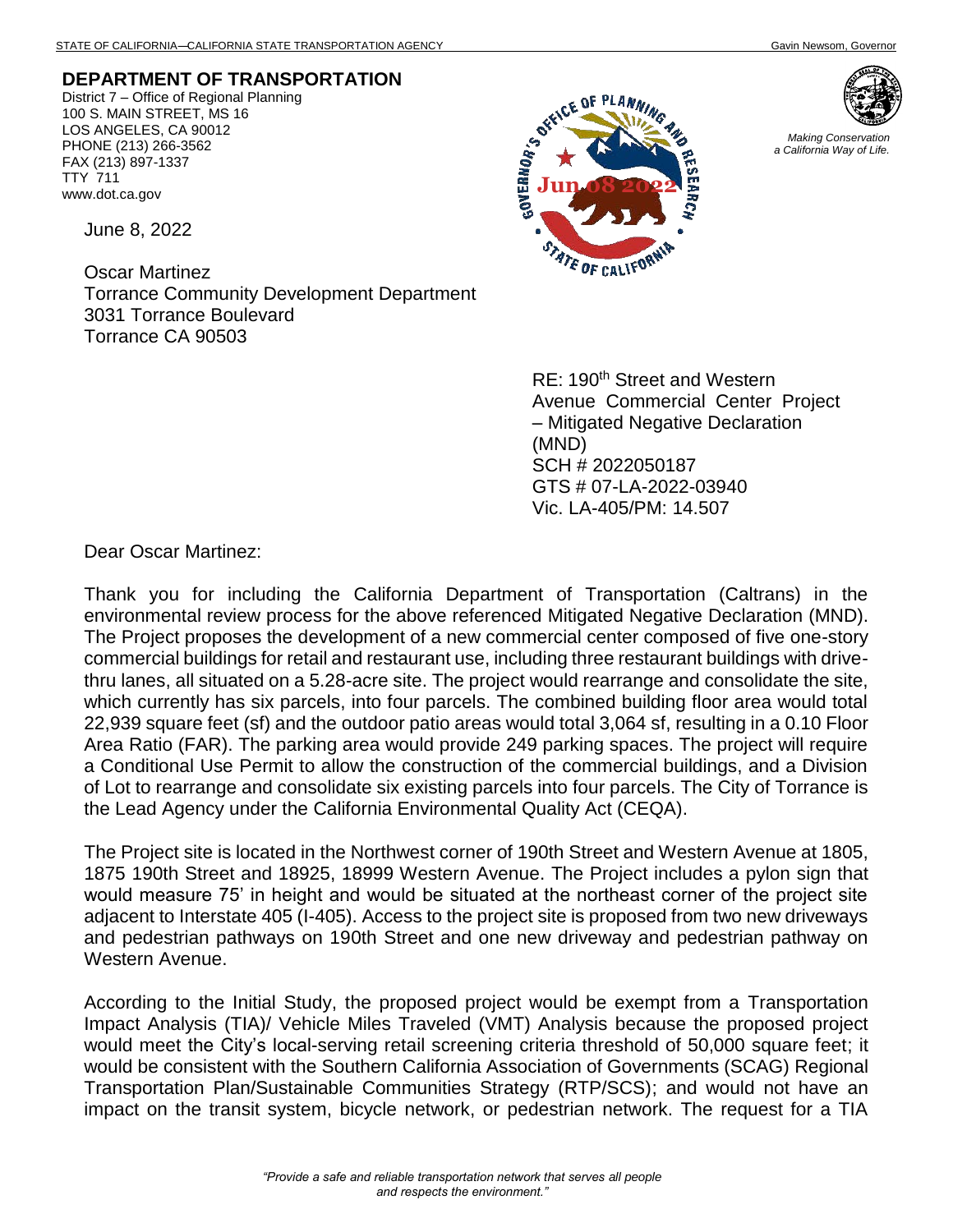Oscar Martinez June 8, 2022 Page **2** of **3**

exemption was submitted to and approved by the City's Traffic Engineer. Thus, a VMT analysis would not be required for the proposed project and the proposed project would not result in significant transportation impacts. Therefore, the proposed project would not conflict with CEQA Guidelines Section 15064.3(b). Impacts would be less than significant, and no mitigation measures would be required.

However, The City requires a Traffic Circulation Analysis (TCA) to be prepared for projects that generate more than 500 new vehicle trips daily. The proposed project would generate 4,740 net trips daily, of which 267 trips would occur during the AM peak hour, 740 trips would occur during the midday peak hour, and 360 trips would occur during the PM peak hour. The TCA determined that buildout of the proposed project would not worsen Level of Service (LOS) along public rights-of-ways and the proposed drive-through lanes on the project site would be contained within the project site and would not adversely affect circulation of public rights-ofway.

To further improve operations at the study intersections, we have the following comments:

Implement signal timing coordination along 190th Street and Western Avenue and synchronize the traffic signal at 190th Street/Western Avenue with the Caltrans traffic signal at 190th Street/I-405 Southbound ramps during all peak periods. Additionally, we recommend the full ingress/egress access at the West Project Driveway on 190th Street be converted to rightin/right-out access only (No Left Turn). Left turning vehicles on the proposed full ingress/egress access at the West Project Driveway on 190th Street create delays during the midday and PM peak hours.

We encourage the Lead Agency to evaluate the potential of additional Transportation Demand Management (TDM) strategies and Intelligent Transportation System (ITS) applications to better manage the transportation network, as well as transit service and bicycle or pedestrian connectivity improvements. For TDM strategies, please refer to the Federal Highway Administration's Integrating Demand Management into the Transportation Planning Process: A Desk Reference (Chapter 8). This reference is available online at: <http://www.ops.fhwa.dot.gov/publications/fhwahop12035/fhwahop12035.pdf>

Caltrans also encourages the Lead Agency to promote alternative transportation. This will increase accessibility and decrease Greenhouse Gas Emissions, which supports Caltrans' mission to provide a safe and reliable transportation network that serves all people and respects the environment. For additional strategies that will promote equity and environmental preservation, please refer to the 2010 Quantifying Greenhouse Gas Mitigation Measures report by the California Air Pollution Control Officers Association (CAPCOA), which is available online at: [http://www.capcoa.org/wp-content/uploads/2010/11/CAPCOA-Quantification-Report-9-14-](http://www.capcoa.org/wp-content/uploads/2010/11/CAPCOA-Quantification-Report-9-14-Final.pdf) [Final.pdf](http://www.capcoa.org/wp-content/uploads/2010/11/CAPCOA-Quantification-Report-9-14-Final.pdf)